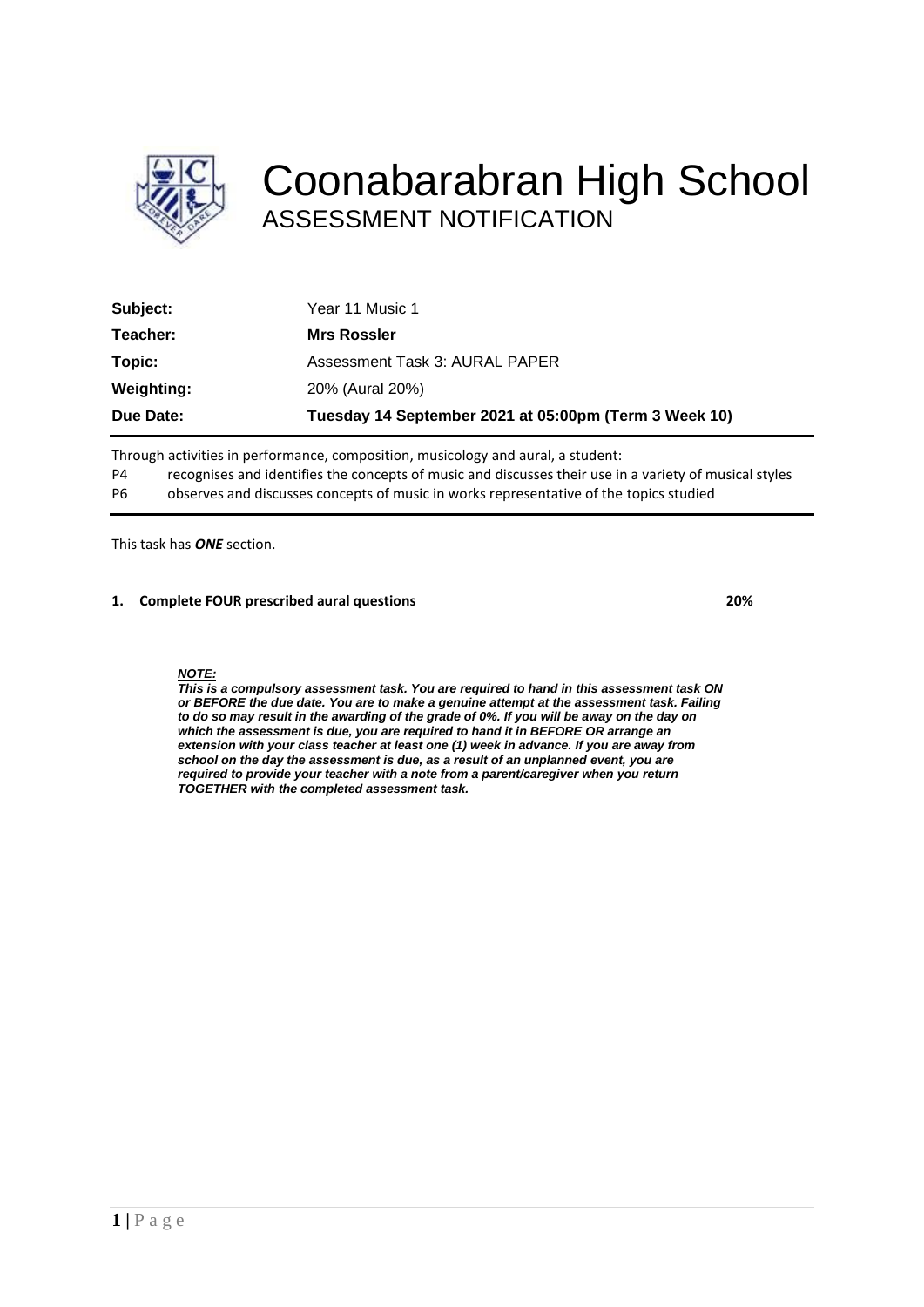### 1. COMPLETE FOUR PRESCRIBED AURAL QUESTIONS

You will complete FOUR Aural Questions. These questions and sound files will be released on your Year 11 Music Google Classroom as well as email on *MONDAY 13 SEPTEMBER at 09:00am*.

You will be required to answer the four questions in an individual Google Document or in writing – whatever works best for you. You then need to complete these questions by *TUESDAY 14 September 05:00pm*. You will no longer be allowed to work on your answers after 5pm on the 14<sup>th</sup> of September.

You need to prepare yourself for these questions by completing *ALL* the practice questions on Google Classroom. You would, furthermore, benefit from attending all the Zoom lessons during Week 9.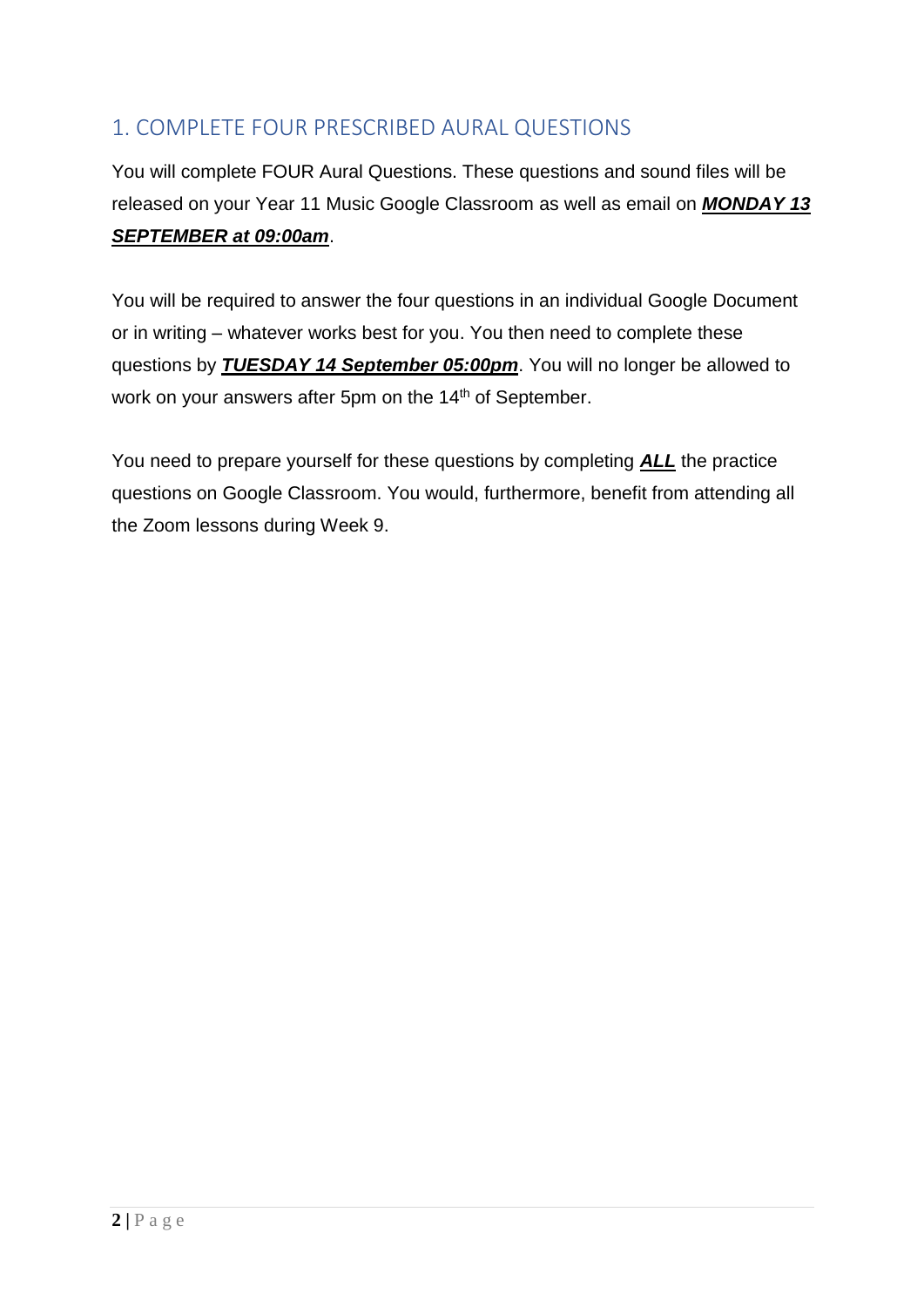# Marking guidelines: AURAL 20%

| <b>Criteria</b> |                                                                                                                                                          |           |
|-----------------|----------------------------------------------------------------------------------------------------------------------------------------------------------|-----------|
|                 | Demonstrates focused listening with well-supported observations, including<br>detailed descriptions of musical events, in a suitably structured response | $26 - 30$ |
|                 | Demonstrates careful listening and musical awareness, although descriptions<br>of musical events may contain some inaccurate observations                | $18 - 25$ |
|                 | Demonstrates some musical awareness, but often makes generalisations<br>without providing supporting examples                                            | $11 - 17$ |
|                 | Demonstrates limited musical awareness, and describes musical events<br>incorrectly or in a superficial way                                              | $1 - 10$  |
| ТОТАН           |                                                                                                                                                          |           |